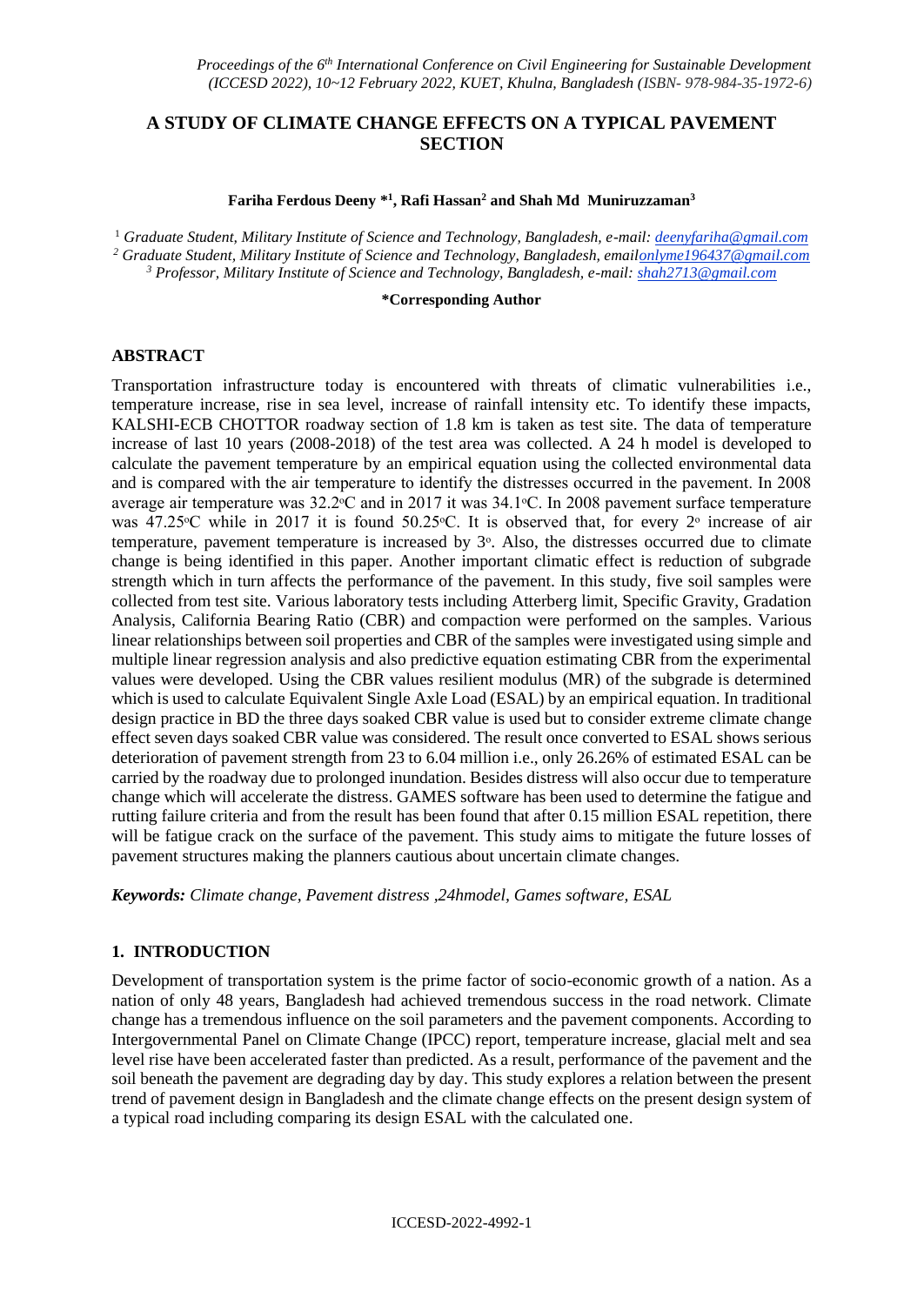# **2. METHODOLOGY**

### **2.1 Pavement Temperature Determination**

Temperature change is having an influence on the structural response of asphalt concrete (AC) pavement. To evaluate the performance, prediction of pavement surface temperature is necessary. Many researchers developed regression-based models to calculate the temperature within the asphalt pavement layers. (Khan et al., 2016; Lukanen et al., 2000; Minhoto et al.,2005; Yavuzturk et al., 2005). Their models are unable to predict the constant variation in temperature over time. Furthermore, the models did not take into account other weather elements such as wind speed, wind direction, and relative humidity (RH), which could have an impact on the prediction of surface temperature. The objective of this study is to develop regression models to determine the asphalt pavement surface temperature. Three types of models namely, 24-h model, day-time model and night-time model were developed based on one-year continuous data. Models were validated using new data which were not used to develop the models. Models' predictions were also compared with the predictions of the recently developed AASHTOW are pavement mechanistic-empirical (ME) design software (ARA Inc., 2007). [Zafrul et al. 2018]. In this experiment pavement temperature is measured using a 24 h model (Zafrul., 2018). For this model wind speed (m/s), air temperature ( ${}^{\circ}$ F), RH, solar radiation (W/m2) was considered the input variables and asphalt concrete surface temperature was considered the output. When pavement temperature exceeds air temperature it causes severe damages.

### **2.2 Data Collection**

To visualize the temperature variation; monthly air temperature data was collected from CEGIS from the year 2008 to the year of 2017. Using those data. Pavement temperature is determined later. (The Center for Environmental and Geographic Information Services (CEGIS), 2019)

### **2.3 Data Analysis of temperature**

Monthly temperature values are plotted in graph in order to visualize the change being occurred over the years. The graph showing change of average temperature from 2008 to 2017. This figure shows that temperature increases almost  $2^\circ$  from 2008 to 2017. A denoting year 2008 with 32.2 $\degree$ c air temperature and J denoting year 2017 with  $34.1\degree$ c air temperature.



Figure 1: Increase of temperature (2008 to 2017)

## **2.4 Asphalt Surface Temperature Determination (24-h model Development)**

Continuous 24-h data from 2008-2017 were used to develop 24-h model. A nonlinear least square algorithm was scripted to fit the curve with the measured data and the obtained best fit regression equation is given below

 $Ts = 26.081 - 0.844 \times w + 0.479 \times Ta - 0.187 \times RH - 0.0173 \times S + 0.0042254w \times$  $Ta + 0.00565w \times RH + 0.0016 \times w \times S + 0.00342 \times Ta \times RH + 0.000117 \times Ta \times S +$  $5.7029 \times RH \times S \times 10^{-5} + 0.00425 \times Ta^2 + 1.9125 \times S^2 \times 10^{-5}$ (1)

## **2.5 Symbols and Meanings of 24 h Model Empirical Equation**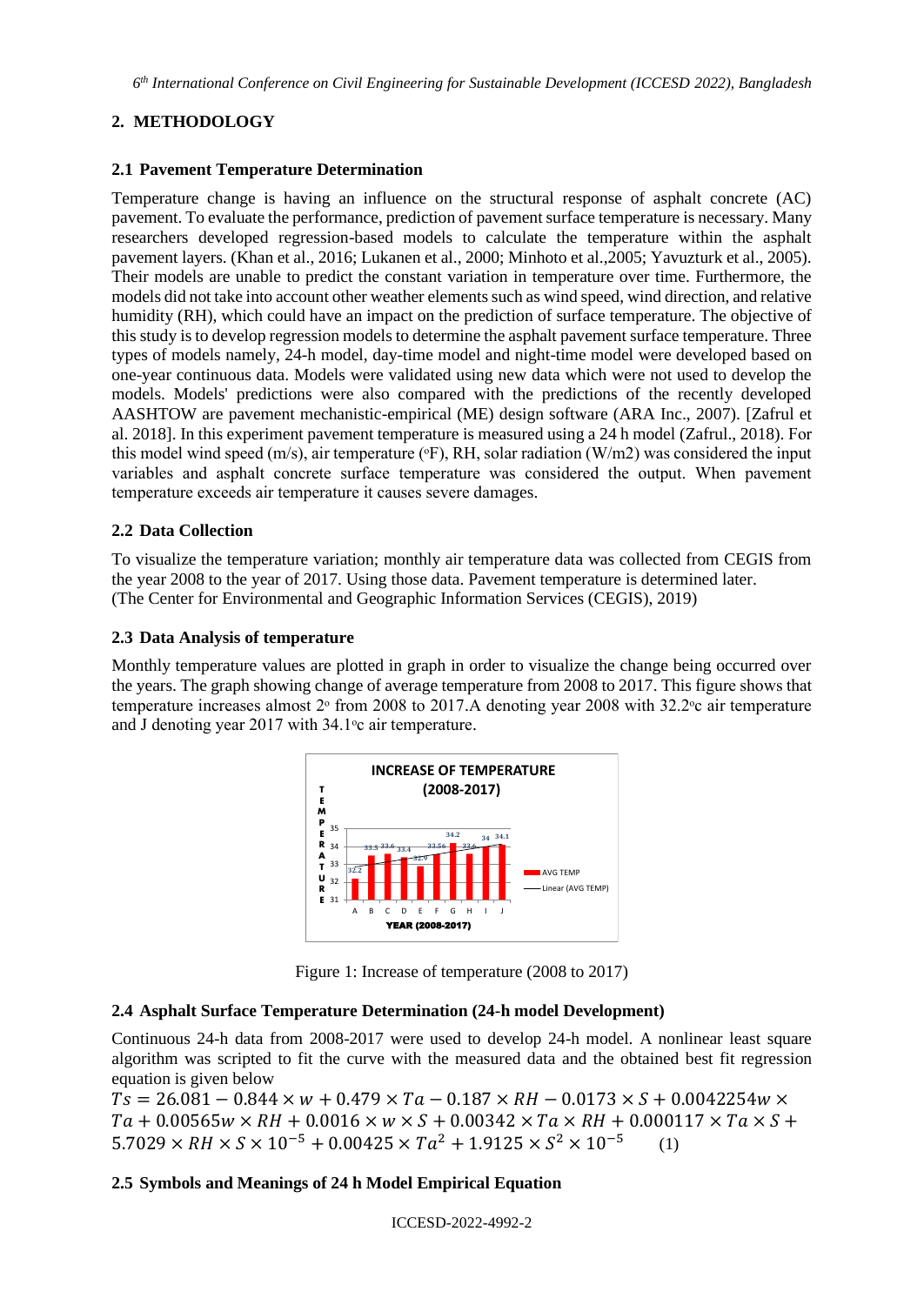Ts=Surface Temperature (°F), W=Wind Speed (m/s), Ta=Air Temperature (°F), RH=Relative Humidity, S=Solar Radiation (W/m2). R2 value of the regression is 0.973 which is very close to the unity reliability. (Zafrul, 2018)

#### **2.6 Solar radiation determination**

Solar radiation at any location (latitude) and day of the year can be calculated using the equations proposed by Iqbal

$$
H \circ = \frac{24I_{sc}E}{\pi} \sin \phi \sin \delta \left( \frac{\omega_s \pi}{\pi} - \tan \omega_s \right) \tag{2}
$$

#### *2.6.1 Symbols and Meanings of Solar Radiation Determination and Calculation*

Ho=Daily Solar radiation on a horizontal surface (kJ/m2),  $I_{sc}$ =Solar constant 4871 kj/m2, Ø=Latitude (degree), E<sup>o</sup>=Eccentricity factor, I<sup> $\land$ </sup>-1=Day angle (rad), D<sub>n</sub>=Day number of the year from 1 to 365, Δ=Solar declination (degree), ωs =Sunrise hour angle (degree). Now,

 $E^{\circ} = 1.00011 + 0.034221 \cos^{-1} + 0.001280 \sin^{-1} + 0.000719 \cos 21^{-1} +$  $0.000077 \, sin2I^{-1}$ (3)

$$
I^{-1} = (2 * \pi * d\eta - 1/365) \tag{4}
$$

 $\delta = (0.006918 \sin 2I^{-1} - 0.399912 \cos I^{-1} + 0.070257 \sin I^{-1} +$  $0.006758 \cos 2I^{-1}$  +  $0.000907 \sin 2I^{-1}$  -  $0.002697 \cos 3I^{-1}$  + 0.00148  $sin3I^{-1}$  )180/ $\pi$  (5)

 $\omega_s = \cos^{-1} \left( -\tan \phi \tan \delta \right)$  (6)

Now calculation, Isc =solar constant 4871 kj/m<sup> $\sim$ </sup>2,  $\sigma$  =latitude 23.822<sup>°</sup> (Mirpur Area), Day angle = 4.18 [considering August Month],  $E_0 = 1.03505$ ,  $\delta = -22.67$ <sup>o</sup>,  $\omega s = 79.37$ , Finally, from equation 2, Ho =838339.2 kj/m2 =39.4 W/m2 . ( Shobha Rani Arangi,2015)

### **2.7 Pavement Surface Temperature Determination**

For our particular zone Ts is calculated from eqn 1 using necessary inputs.

Table 1: Determination of Pavement Temperatures of Last 10 Years (2008-2017)

| Year | Wind<br>speed | <b>Relative</b><br>humidity | Air<br>temperature | <b>Pavement</b><br><b>Temperature</b> |
|------|---------------|-----------------------------|--------------------|---------------------------------------|
|      | (m/s)         | $(\%)$                      | (F)                | (F)                                   |
| 2008 | 2.53          | 89.35                       | 89.96              | 117.06                                |
| 2009 | 2.23          | 88.38                       | 92.3               | 120.74                                |
| 2010 | 2.17          | 87.07                       | 92.462             | 121.03                                |
| 2011 | 2.35          | 90.07                       | 92.174             | 119.8                                 |
| 2012 | 2.48          | 88.08                       | 91.22              | 119.04                                |
| 2013 | 2.67          | 89.38                       | 92.408             | 120.95                                |
| 2014 | 2.76          | 89.17                       | 93.56              | 122.73                                |
| 2015 | 2.57          | 89.84                       | 92.48              | 121.03                                |
| 2016 | 2.47          | 89.23                       | 93.416             | 122.16                                |
| 2017 | 2.14          | 90.08                       | 93.38              | 122.45                                |

Converting air & pavement temperature into Celsius below graph is plotted.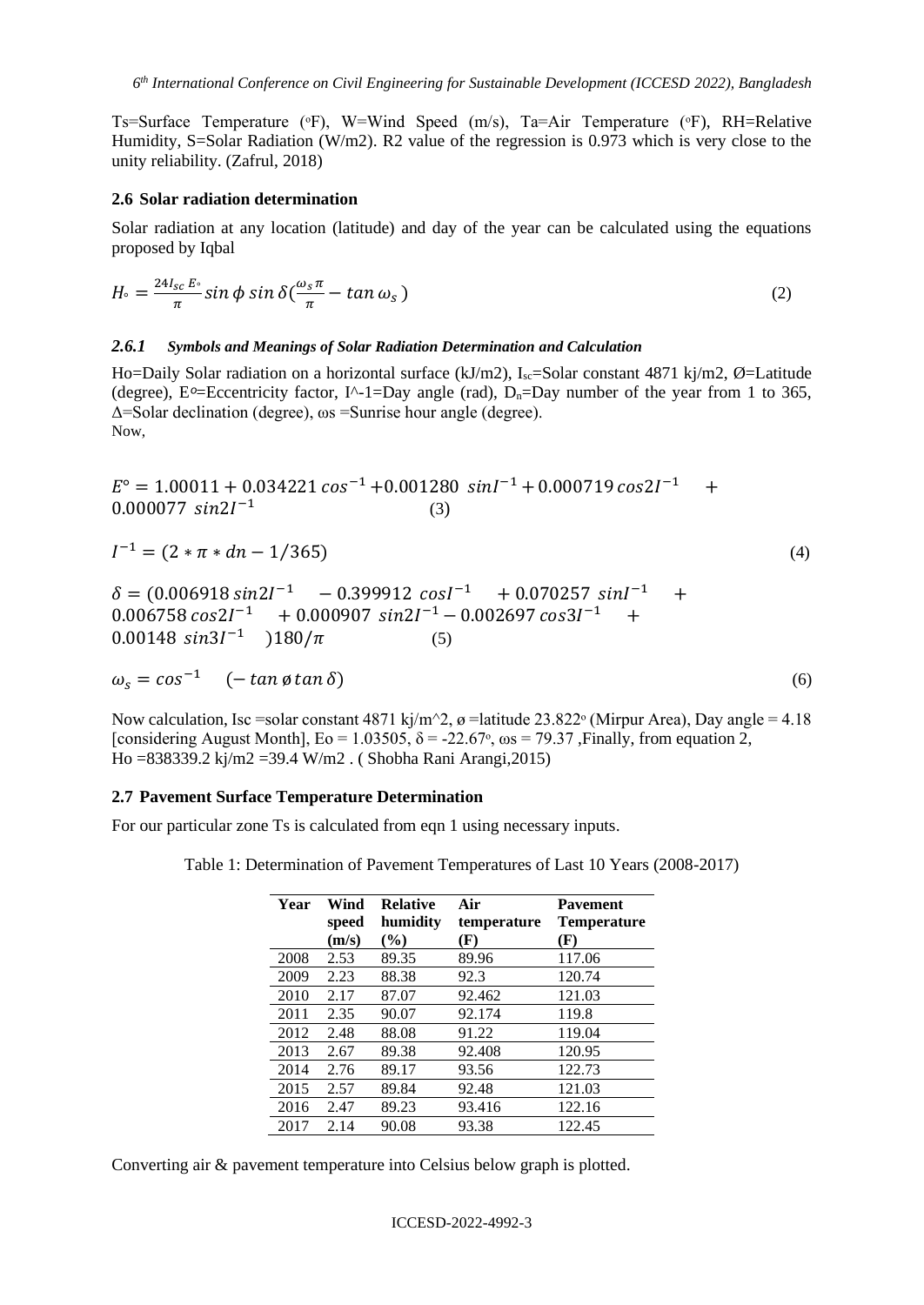

Figure 2: Variation of pavement and air temperature

### **3. Determining ESAL From CBR, MR and Soil Properties Relationship**

### **3.1 Relationship between CBR with different Soil Properties**

CBR values can be measured directly in the laboratory test in accordance to AASHTO. However, an attempt has been made in thisstudy to correlate CBR value statistically with the liquid limit (LL), Plastic limit (PL), Plasticity index (PI), maximum dry density (MDD) (Naveen B Shirur,2017)

### **3.2 Regression Analysis**

The various regression analyses between soaked CBR values with respect to different soil properties are presented according to Multiple Linear Regression Analysis (MLRA). It shows the linear trend line, which shows the effect of various soil properties with CBR value.

### **3.3 Simple Linear Regression Analysis (SLRA)**

Simple Linear Regression Analysis (SLRA) was carried out by considering soaked CBR value as dependent variable and liquid limit, plastic limit, plasticity index, maximum dry density and optimum moisture content are considered as independent variables. It has been carried out to develop the correlation between individual soil property and soaked CBR value. Values are given below.

| Sample         | Labratory<br><b>CBR</b> | Plasticity<br>index | Optimum<br>Moisture | Max<br>dry | Liquid<br>limit |
|----------------|-------------------------|---------------------|---------------------|------------|-----------------|
|                |                         |                     | content             | density    |                 |
|                | 5.13                    | 8.34                | 10.68               | 1.84       | 25.34           |
| $\mathfrak{D}$ | 6.17                    | 6.32                | 9.28                | 2.12       | 23.54           |
| 3              | 5.65                    | 7.51                | 10.37               | 1.91       | 24.67           |
| $\overline{4}$ | 5.29                    | 8.24                | 10.51               | 1.87       | 25.08           |
| 5              | 5.73                    | 7.309               | 9.79                | 197        | 24.39           |

Table 2: Values of CBR and Soil Properties



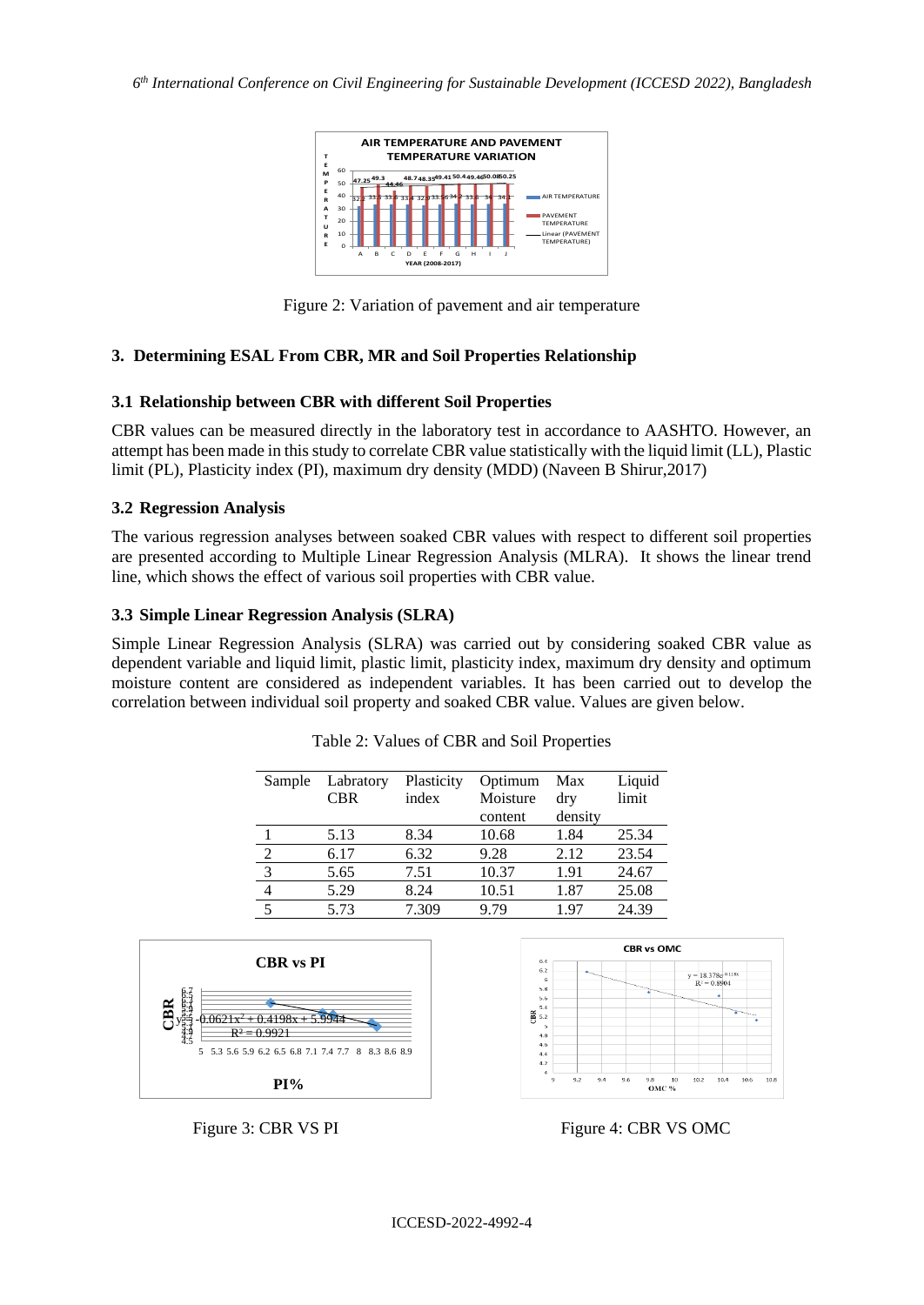

Figure 5: CBR VS MDD Figure 6: CBR VS LL



(CBR VS PI )- The suitable trend line is third degree polynomial equation

| $CBR = -0.0621PI^2 + 0.4198PI + 5.9944$                                                                              | (7)  |
|----------------------------------------------------------------------------------------------------------------------|------|
| (CBR VS OMC) -The suitable trend line is exponential equation:<br>$CBR = 18.37e^{-0.1180MC}$                         | (8)  |
| (CBR VS MDD)- The suitable trend line is second degree polynomial.<br>$CBR = 9.4513MDD^2 + 41.05MDD - 38.401$<br>(9) |      |
| CBR VS LL- The best fit trend line is an exponential equation<br>$CBR = 68.778e^{-0.102LL}$                          | (10) |

The coefficient of correlation of different curves plotted in fig 3-6 is given in table:

| <b>Serial No</b> | Correlation<br><b>CBR</b> with | of<br>of Coefficient<br>correlation $(R^2)$ |
|------------------|--------------------------------|---------------------------------------------|
|                  | Plasticity index               | .9921                                       |
| $\mathcal{D}$    | Optimum<br>Moisture Content    | .8904                                       |
|                  | Max Dry Density                | .9711                                       |
|                  | Liquid Limit                   | .9732                                       |

Table 3: Values of CBR and Soil Properties

#### **3.4 Multiple Linear Regression Analysis (MLRA)**

It has been carried out by considering soaked CBR value as the dependent variable and remaining soil properties as independent variable. It can be expressed as, Soaked CBR =f (LL, PL, PI, MDD, OMC) Equations are given below:

|  |  |  |  | $CBR = 12.5255 - 0.52053$ ( <i>LL</i> ) + 0.344402 ( <i>PL</i> ) |  |  |
|--|--|--|--|------------------------------------------------------------------|--|--|
|--|--|--|--|------------------------------------------------------------------|--|--|

$$
CBR = -0.83252 - 0.02233 (OMC) + 3.425685 (MDD)
$$
\n(12)

$$
CBR = 11.34707 - 0.58526(PI) - .68896(MDD)
$$
\n(13)

$$
CBR = 9.188265 - 0.026201(0MC) - 0.51162(PI)
$$
\n(14)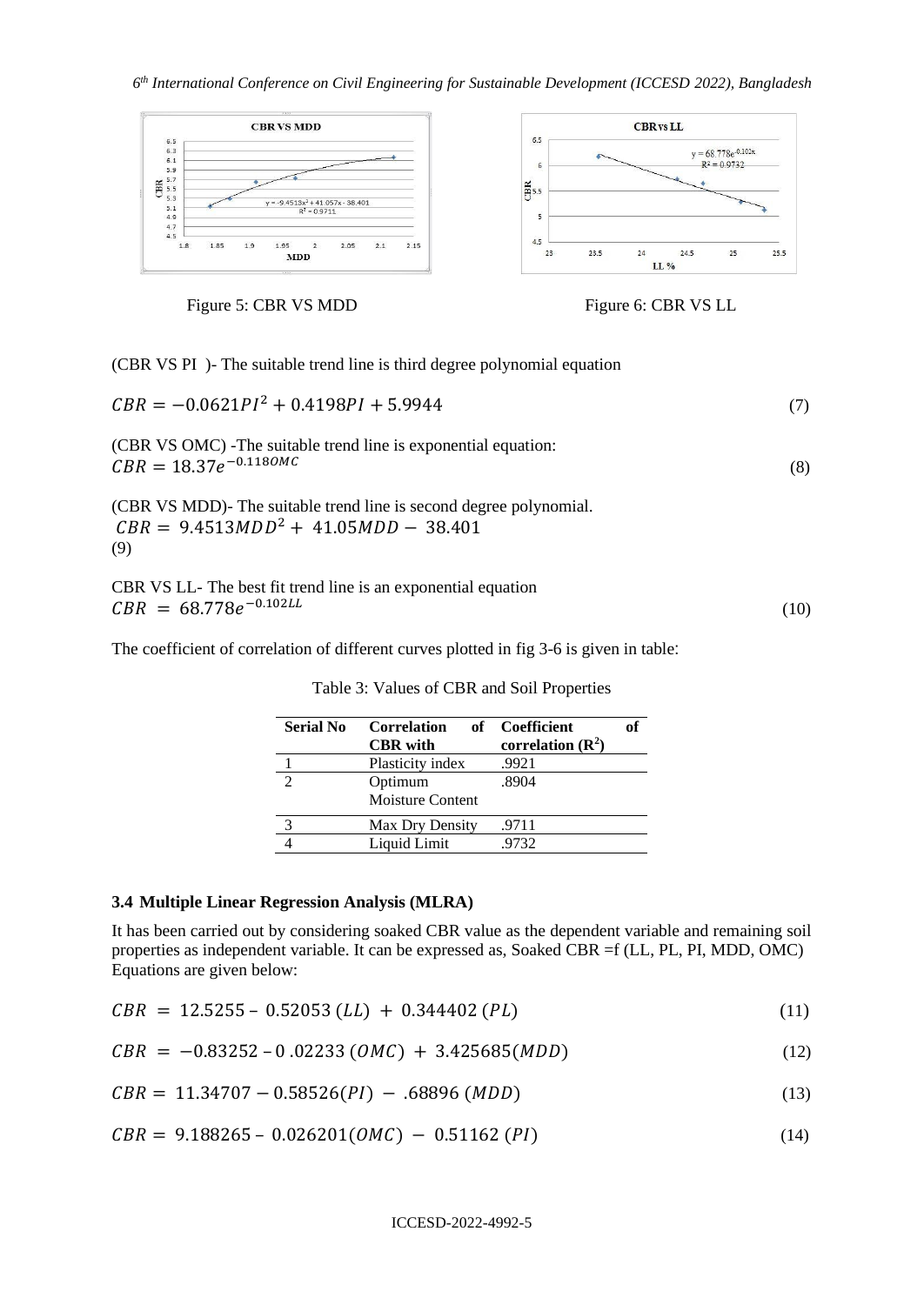Equation 11,12,13,14 shows the multiple variable regression analysis. These equations include the correlation of all the parameters with CBR value.



Figure 7 : Laboratory CBR vs Figure 8 : Laboratory CBR vs Predicted CBR ( Equation 11) Predicted CBR ( Equation 12)







Figure 9 : Laboratory CBR vs Figure 10 : Laboratory CBR vs Predicted CBR ( Equation 13) Predicted CBR ( Equation 14)

### **3.5 Resilient Modulus Based Design Procedure**

The AASHTO Guide for Design of Pavement Structures is considered as the standard for pavement design using the resilient modulus.

$$
MR (psi) = 1500 \times CBR \tag{15}
$$

Taking equation (15) and establishing relationship between the CBR and MR, the following table shows the conversion. (Adama Dione,2014)

| <b>Serial No</b> | CBR(%) | $MR=1550^*CBR$ (psi) |
|------------------|--------|----------------------|
|                  | 5.13   | 7695                 |
|                  | 6.17   | 9255                 |
|                  | 5.65   | 8475                 |
|                  | 5.29   | 7935                 |
|                  | 5.73   | 8595                 |

Table 4: Determination of Resilient Modulus (MR) from CBR

## **3.6 Determination of ESAL**

Observed or measured phenomena (pavement features) can be linked to outcomes using empirical equations (pavement performance). The basic design equation for flexible pavements is presented in the 1993 AASHTO Guide. In practice, this empirical equation is commonly utilized in the following form: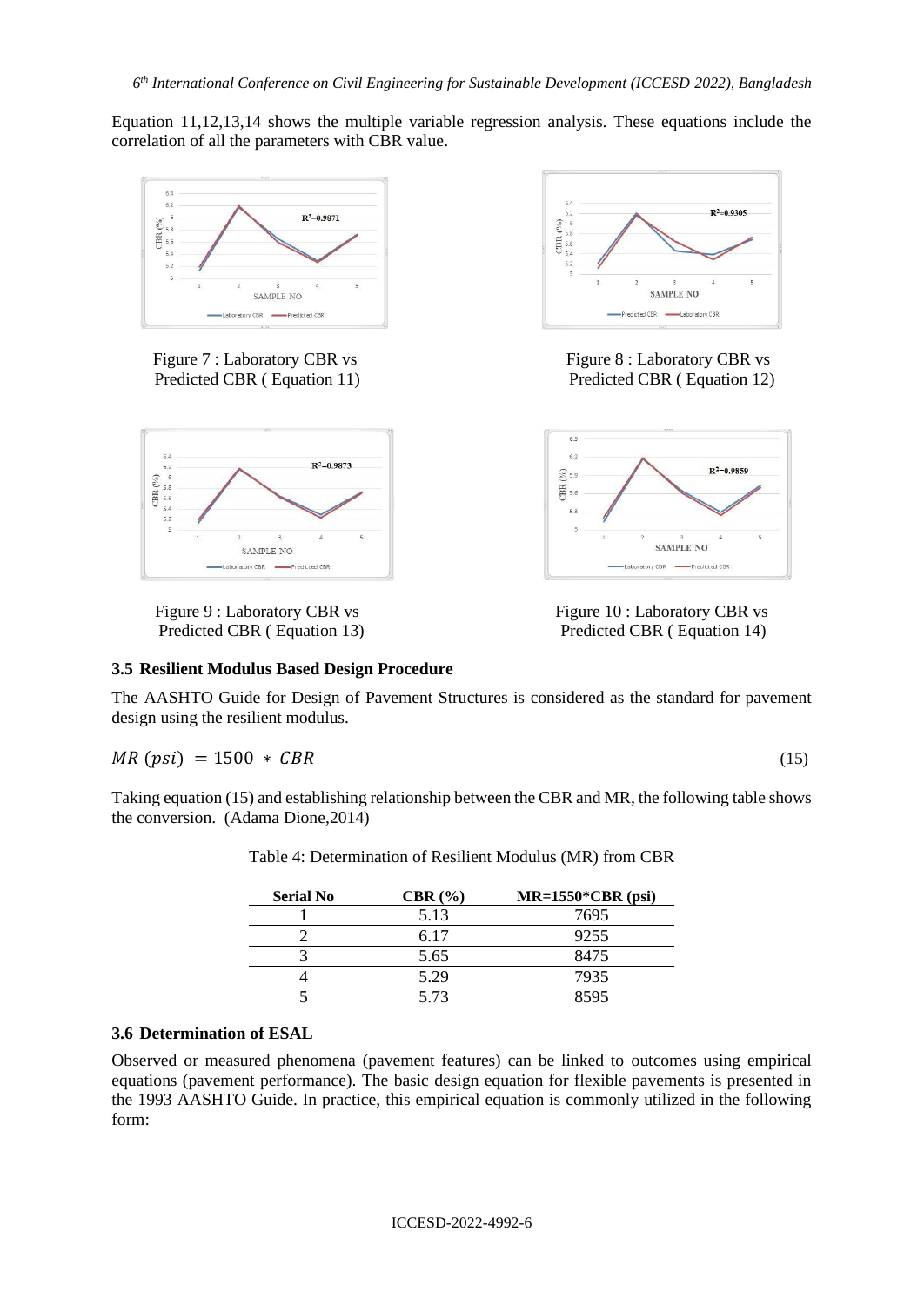$log 10(W_{18}) = Z_{Rx} S_{\circ} + 9.36 \times log 10(SN + 1) - 0.20 + \frac{log 10(\frac{\Delta PSI}{4.2 - 1.6})}{0.40 + 1094}$ 4.2−1.5  $0.40+\frac{1094}{(SM+1)0}$  $(SN+1)^5.19$  $+ 2.32 \times$ 

 $log 10(M_R) - 8.07$  (16)

(AASHTO, 1993)

Here,

 $Z_{R}$ = -1.645(for 95% Reliability), S<sub>0</sub>= 0.35, SN=4.565,  $\Delta$ PSI=4.2-2.5=1.7, M<sub>R</sub>=7695 (Taking the lowest  $M_R$ )

Putting the values in equation 16, W18= 6.04 Million. Design ESAL= 23 Million**.** So the design ESAL is much higher than the calculated ESAL. This might be one of the reasons of pavement distress occurred in KALSHI-ECB CHOTTOR Road.

#### **3.7 Fatigue and rutting failure analysis using GAMES software**

Data used

Resilient Modulus for asphalt concrete at 700 F,  $E = 425000$ psi, CBR value of base material = 90%, CBR value of subbase material =  $50\%$ , CBR value of subgrade =  $5.594\%$ , MR value, HMA =  $2931.03$ MPa, Base =  $206.9$  MPa, Subbase =  $110.34$  MPa, Subgrade =  $57.87$  MPa Fatigue Criteria:

No of repetitions to failure  $N_f = 0.0796 \times (\epsilon_t)^{\hat{ }} - 3.291 \times (E)^{\hat{ }} - 0.854$  (17)  $=$ 0.0796  $\times$  (4.2967 $\times$ 10<sup>-4</sup>)<sup>-3.291</sup>  $\times$  (425000) <sup>-0.854</sup>  $=0.15\times10^{6}$ 

Rutting Criteria:

No of repetitions to failure  $N_r = 1.365 \times 10^{\circ} - 9 \times (\epsilon_r)^{\circ} - 4.477$  (18)  $= 1.365 \times 10-9 \times (2.7055 \times 10-4) - 4.477$ 

 $= 12.82 \times 106$ 

The result of the pavement response indicates that the pavement will not fail due to rutting, however the pavement will fail due to fatigue cracking. (Emmanuel O. Ekwulo1,2009)

### **4. RESULT AND DISCUSSION**

### **4.1 Result Analysis of Air Temperature and Pavement Temperature**

From the graph analysis of temperature clearly shows air temperature is increasing day by. In 2008 average air temperature was  $32.2$ °C and in 2017 it was  $34.1$ °C. Air temperature has increased almost 2 $°C$ . In 2008 pavement surface temperature was 47.25 $°C$  while in 2017 it is found 50.25 $°C$ . Increase of pavement temperature is almost 3ᵒC.Pavement surface temperature is much higher than air temperature and it causes distresses in pavement. An increase of  $2^\circ$ c air temperature increases the pavement temperature by almost  $3\degree$ C. An increase of  $1\degree$ C air temperature increases the pavement temperature by approximately 1.5ᵒC.

### **4.2 Distresses Occurred in Test Site Due to Temperature Increase**

Fatigue Cracking: Occurred in areas due to gradual increase of temperature & repeated traffic loadings (wheel paths). Rutting: Ruts are most visible after a rain, when they have been filled with water. Excessive rains have also contributed to the deterioration of the current situation. Potholes: On the pavement surface, bowl-shaped holes of various sizes were detected.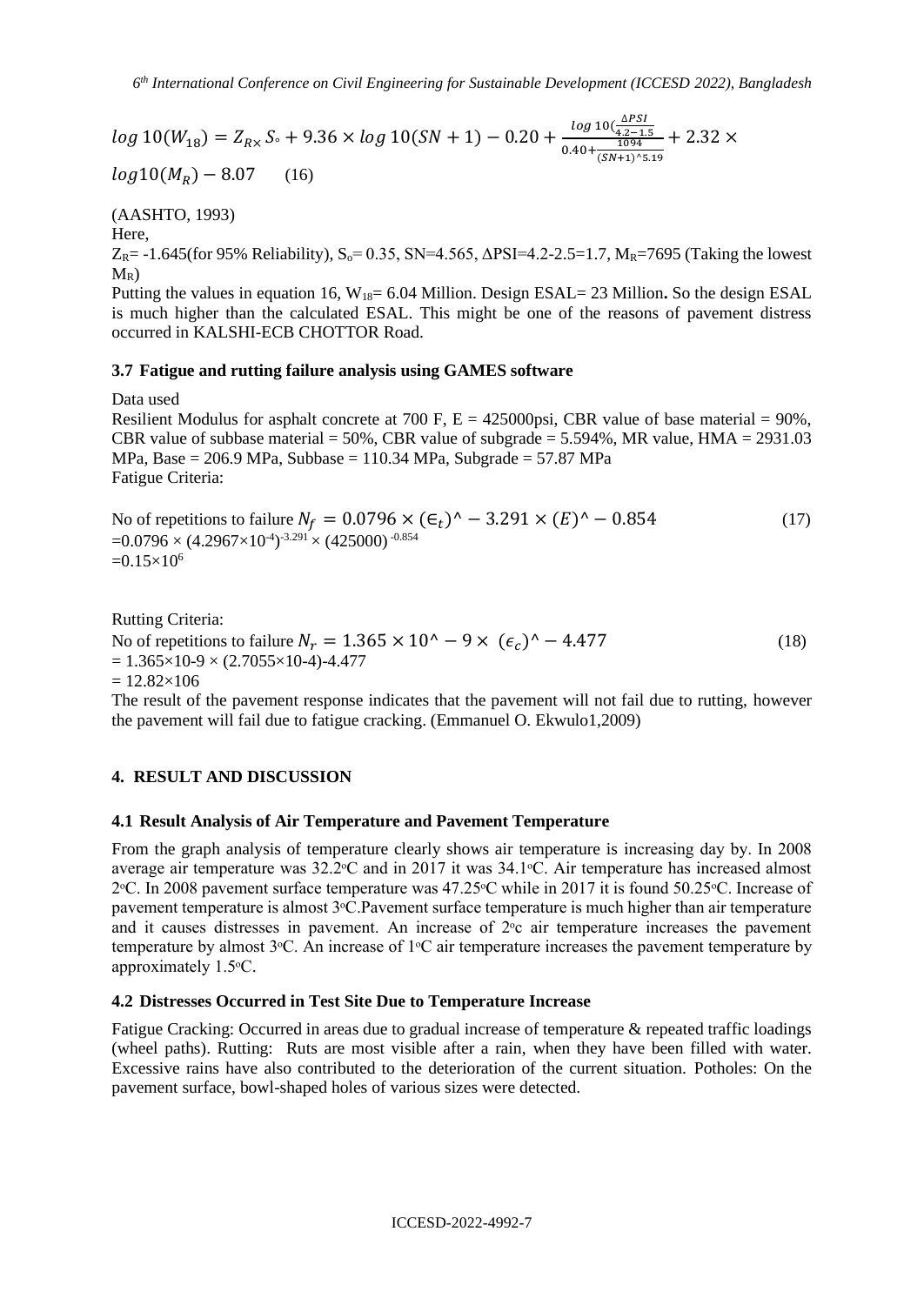

Figure 11 : Fatigue Cracking Figure 12 : Rutting Figure 13: Potholes

### **4.3 Comparison between Design ESAL & Estimated ESAL**

KALSHI- ECB-CHOTTOR road was constructed by 16 Engineer Construction Battalion back in 2008. During that time the design ESAL was calculated 23 million. Basing on the ESAL and 4 days soaked CBR of subgrade, the thickness of the pavement was determined as follows:



Figure 14 : Design pavement thicknesses

Later after 11 years using the same thickness and 7 days soaked CBR of subgrade the estimated ESAL calculated is 6.04 million. From the result it is clear that, 74.4% ESAL is reduced due to climate change effect on subgrade. It shows serious deterioration of pavement strength from 23 million to 6.04 million i.e. only 26.26% of estimated ESAL can be carried by the roadway due to prolonged inundation.

## **4.4 GAMES Software Analysis**

From GAMES software analysis number of repetitions to fatigue failure is 0.15 million traffic and for rutting failure is 12.82 million traffic. So, the result of the pavement response indicates that the pavement will fail due to fatigue cracking.

## **5. CONCLUSION**

Research findings have led to the following conclusions, which are based on the study's goals document.

- a) Excel graphs of air temperature from the year of 2008 to 2017 of Kalshi area represent the gradual increase of air temperature. Almost 2ᵒC temperature increase has been occurred
- b) 24 h model: used in this research determines the pavement surface temperature of particular road and represents that from 2008 to 2017 almost 3<sup>o</sup>C temperature has been increased.
- c) In every year pavement temperature is much higher than air temperature.
- d) Due to temperature and natural effect the distresses occurred in particular road are identified.
- e) Multiple Linear Regression Analysis (MLRA) is used to represent the numerous regression analyses between soaked CBR values and other soil parameters. The linear trend line highlights the effect of different soil parameters on the CBR value of a soil sample.
- f) Multiple Linear Regression Analysis developed some equations assuming soaked CBR value as the dependent variable and remaining soil properties as independent variable.
- g) Using MR (psi) =1500  $*$  CBR equation relationship of MR and CBR is developed. Finally, ESAL is determined 6.04 million and the design ESAL was 23 million which is much higher than the calculated ESAL.